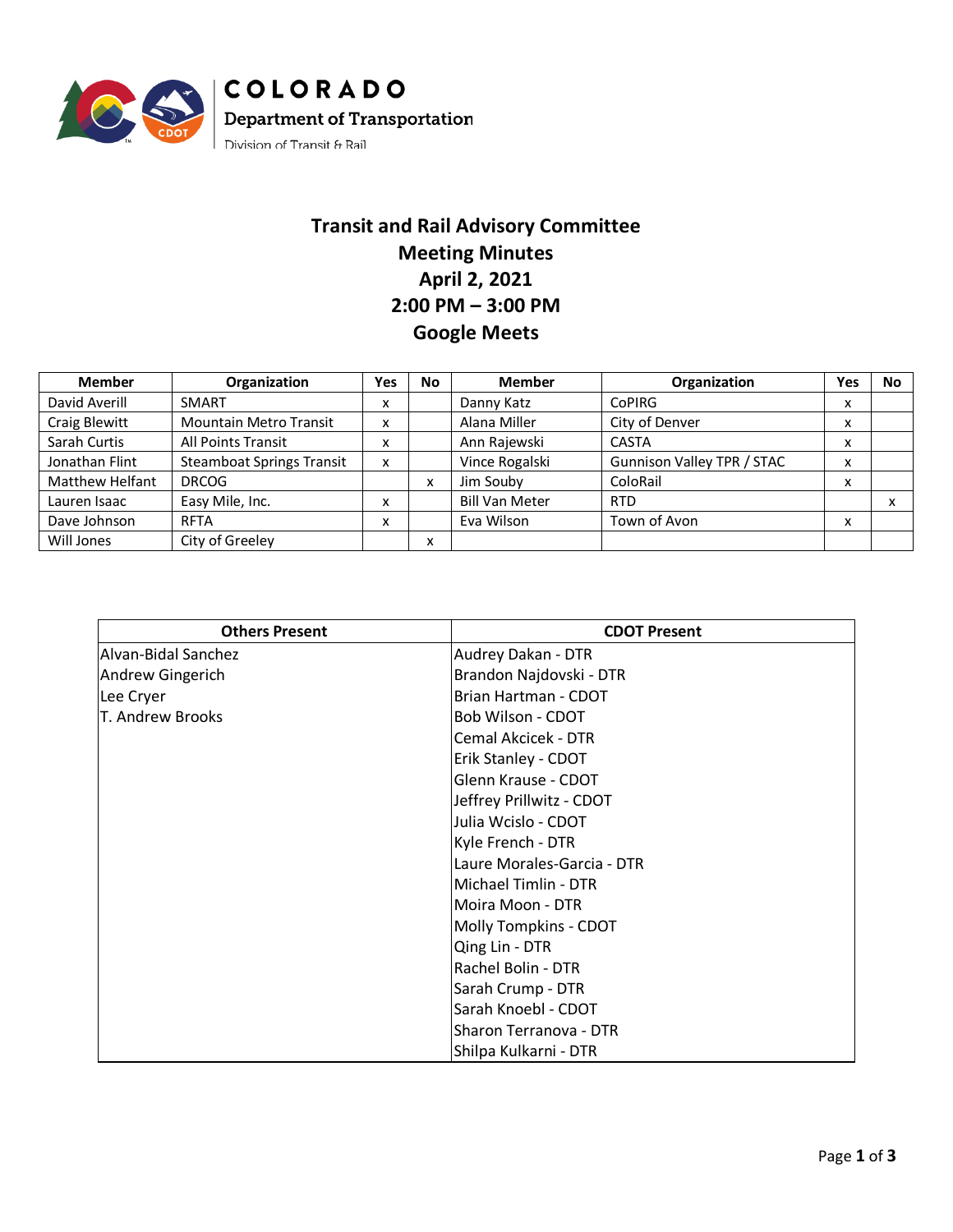## **1. Introductions/Meeting Overview/Welcome** – Ann Rajewski

Ann welcomed everyone, made sure attendance was being taken, and started meeting at 2:04.

- **2. SB 267 – Year 3 –** Sharon Terranova (attachment)
	- Asking for approval on SB 267 projects
	- Recap of SB 267 rules and principles, history, current timeline
		- We expect to get year 3 funds in late April or May
		- Scaled back timeline when COVID hit
	- We're pretty close to 4-year regional equity targets; the plan is to balance out in year 4
	- Item-by-item explanation of changes in year 3 allocation
	- In the future, seeking to make some investment for microtransit facilities to help with access to Park-n-Rides
		- Looking from a planning perspective on good places to park
	- Asking for recommendation to TC; another presentation April 14th combined with highway side will hopefully result in approval

Discussion & Questions:

- Safer Main Streets program will now be statewide as a result of higher funding available
	- Currently no changes in years 3 or 4 allocation related to this project
	- \$30mil broken into two pools: \$8mil for grants up to \$150k; and \$22mil with grants up to \$2mil
- Was this talked about at the TC meeting in March?
	- Yes, discussion showed interest in learning about mobility hubs; workshop will be done at April TC meeting
- It might be worth emphasizing that in the transit world operating dollars are valuable; ideally we are spending on expanding services but these dollars are not consistent funding that work for operating costs
- Is anyone collecting mobility hub projects into one place? Would be interesting to see how they compare and how they are going
	- Most projects are currently in planning stages, highlights could be presented in future
- Motion carried to recommend the project to the TC

## **3. Bustang – Microtransit –** Michael Timlin (attachment)

- Purpose is to reduce reliance on private automobiles and reduce GHG emissions by operating frequent, reliable, affordable peak period I-70 public transit. Will augment existing Bustang Denver-Avon on peak travel days; will provide hourly service via smaller passenger vans. Additional destinations and extensions could be a consideration in future.
- Goals are to start small and grow; reduce traffic and GFG; maintain a sustainable operation; increase person-trip capacity on corridor; respond to public desire to service
- Bustang west line seating availability saw major COVID impacts resulting from driver layoffs, increasing need for reservation-based (guaranteed seats) corridor service
- Fares will be based on 20 cents/mile opposed to Bustang 17 cents/mile; volume discounts will be available

Discussion & Questions:

- How do you respond to the concern of drivers being less safe than CDL drivers?
	- They are just as safe. The difference is CDL drivers have to log time, take regular physical, etc., which results in certain costs and makes it difficult.